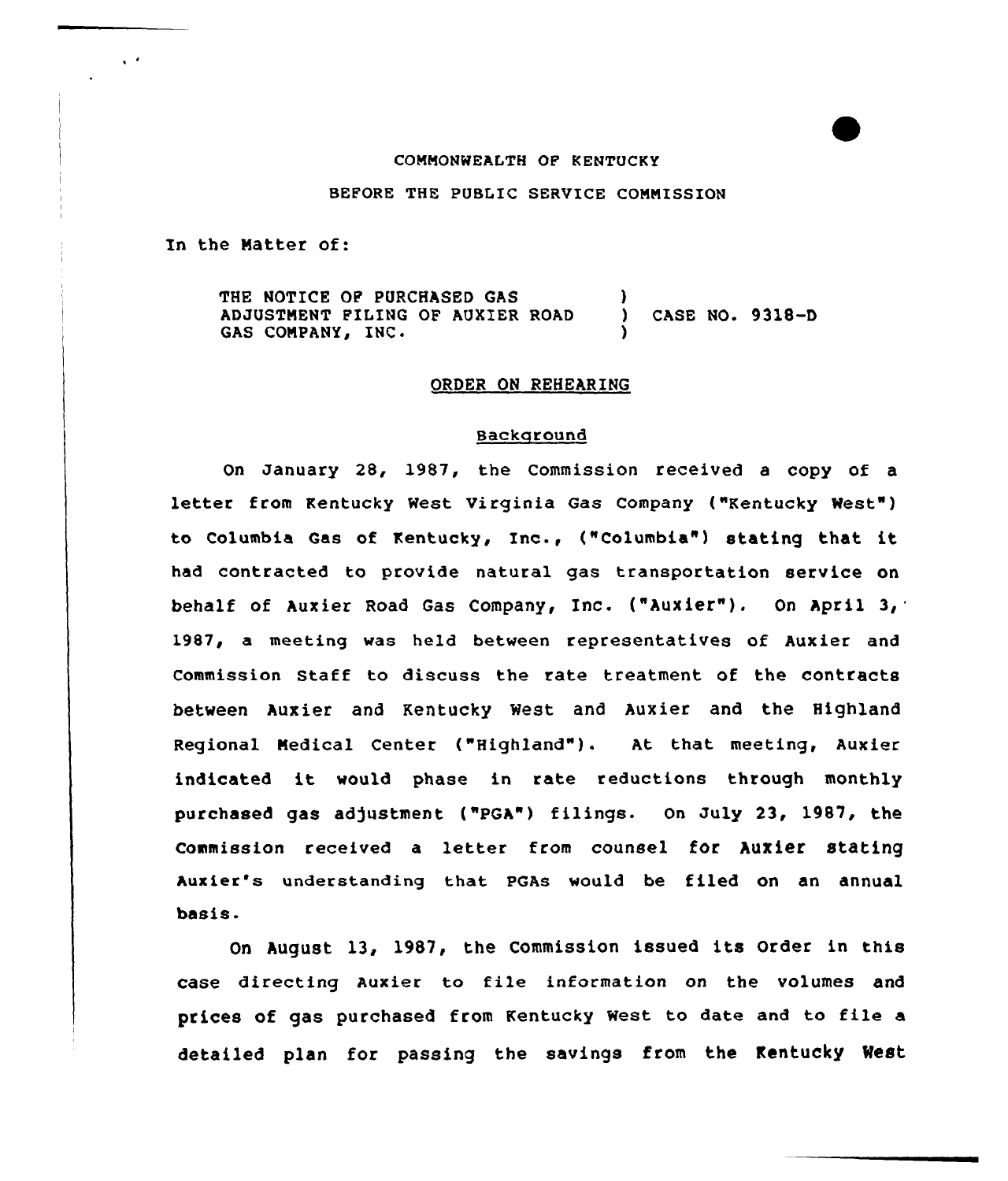contract through to ratepayers. On August 31, 1987, Auxier filed <sup>a</sup> Notion requesting the Commission reconsider its Order with respect ta this and other items. Auxier requested that it not be required to file either the information on the volumes and prices of gas purchased from Kentucky West or a plan for passing the savings from the Kentucky West contract through to ratepayers. Auxier also requested a meeting with Commission Staff. On September 21, 1987, the Commission issued its Order denying both of these requests.

 $\sqrt{2}$ 

On October 14, 1987, Auxier filed information on the volumes and prices of gas purchased from Kentucky West, which reflected a savings of \$8,900 through August 1987. However, Auxier included information on sales made to Highland under a special contract. Auxier compared annual revenues under the Highland contract with calculated revenues for the same Ncf volumes as if billed at Auxier's regular rates. Auxier stated that the difference of \$32,803 was a sales loss that should be offset against the Kentucky West contract savings and, thus, no savings should be passed on to the other customers of the system.

On November 13, 1987, the Commission issued its Order in this case finding no basis for Auxier's position as the two issues were unrelated and again directed Auxier to file <sup>a</sup> detailed plan for passing the savings from the Kentucky Nest contract through to the other ratepayers. On November 30, 1987, Auxier filed a Motion for Rehearing of the November 13, 1987, Order. On February 4, 1988, the rehearing was held.

 $-2-$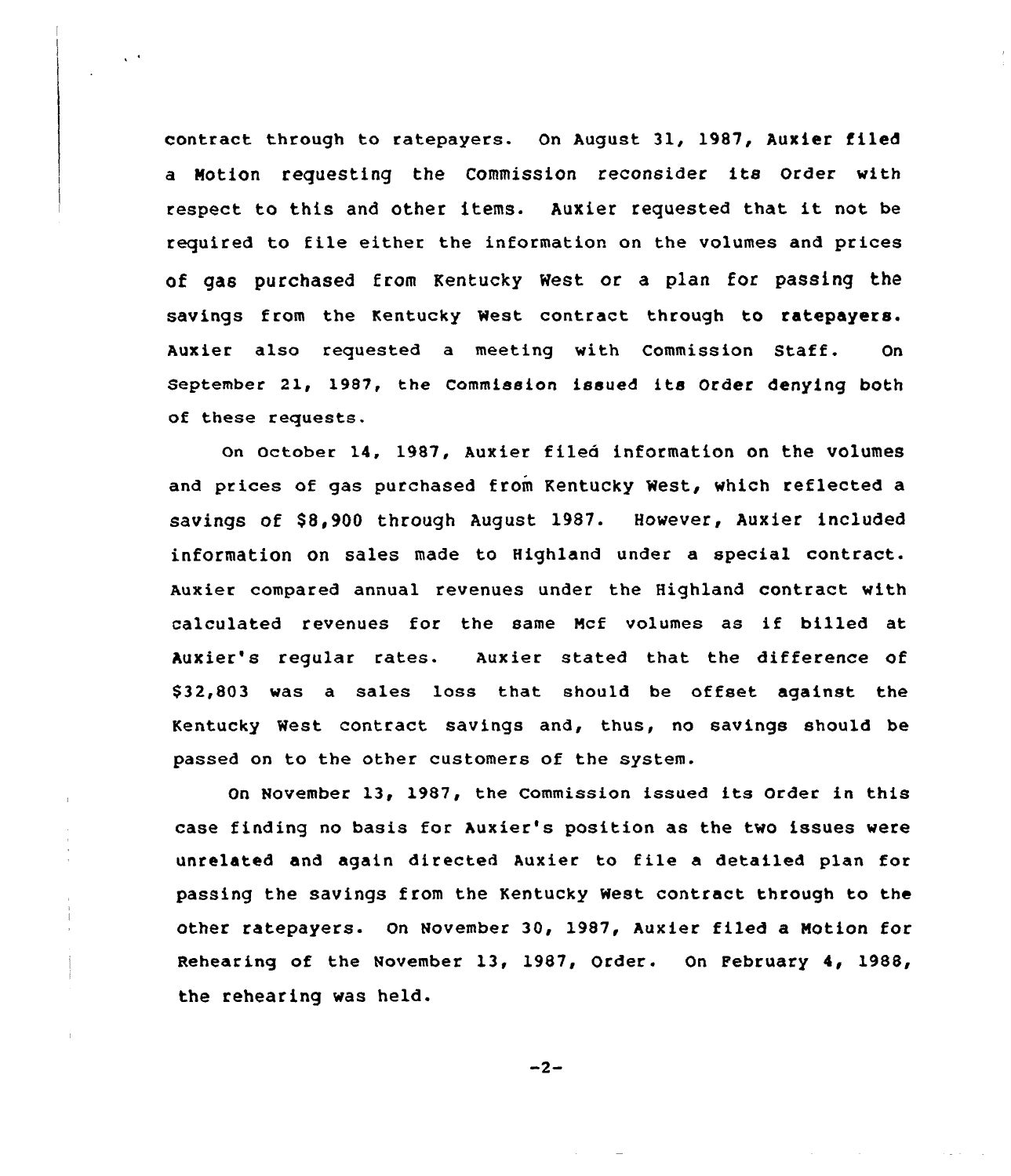# <sup>D</sup> iscuss ion

During the rehearing, Auxier renewed its claim to offset the savings from lower cost locally produced gas purchases through Kentucky Nest against the "sales loss" from the Highland contract.

Estill Branham, president of Auxier, testified at the hearing. Nr. Branham stated that Highland, Auxier's largest customer, had significantly reduced its gas purchases in February  $1986.$  To get Highland back on full load, he entered into the special contract in Hay 1986, the same month he started taking gas through Kentucky West.<sup>2</sup> Mr. Branham claimed to have been able to give Highland the special contract rate because of the availability of the cheaper locally produced gas acquired through Kentucky West's system. $3$  He asserted that the special contract saved other customers \$1.78 per Mcf, since he would have had to raise rates without the Highland sales.<sup>4</sup> He admitted that the lower cost purchases through Rentucky West had been substantial, reaching about two-thirds of sales by late summer 1987 and continuing at a low level at the time of the hearing.<sup>5</sup> Mr. Branham further testified that even with the special contract Highland had once again reduced purchases in October 1987.<sup>6</sup>

 T.E., page 7. T.E., page 9. T.E., page 10. T.E., page 11. T.E., page 23. T.E., pages 19-20.

 $-3-$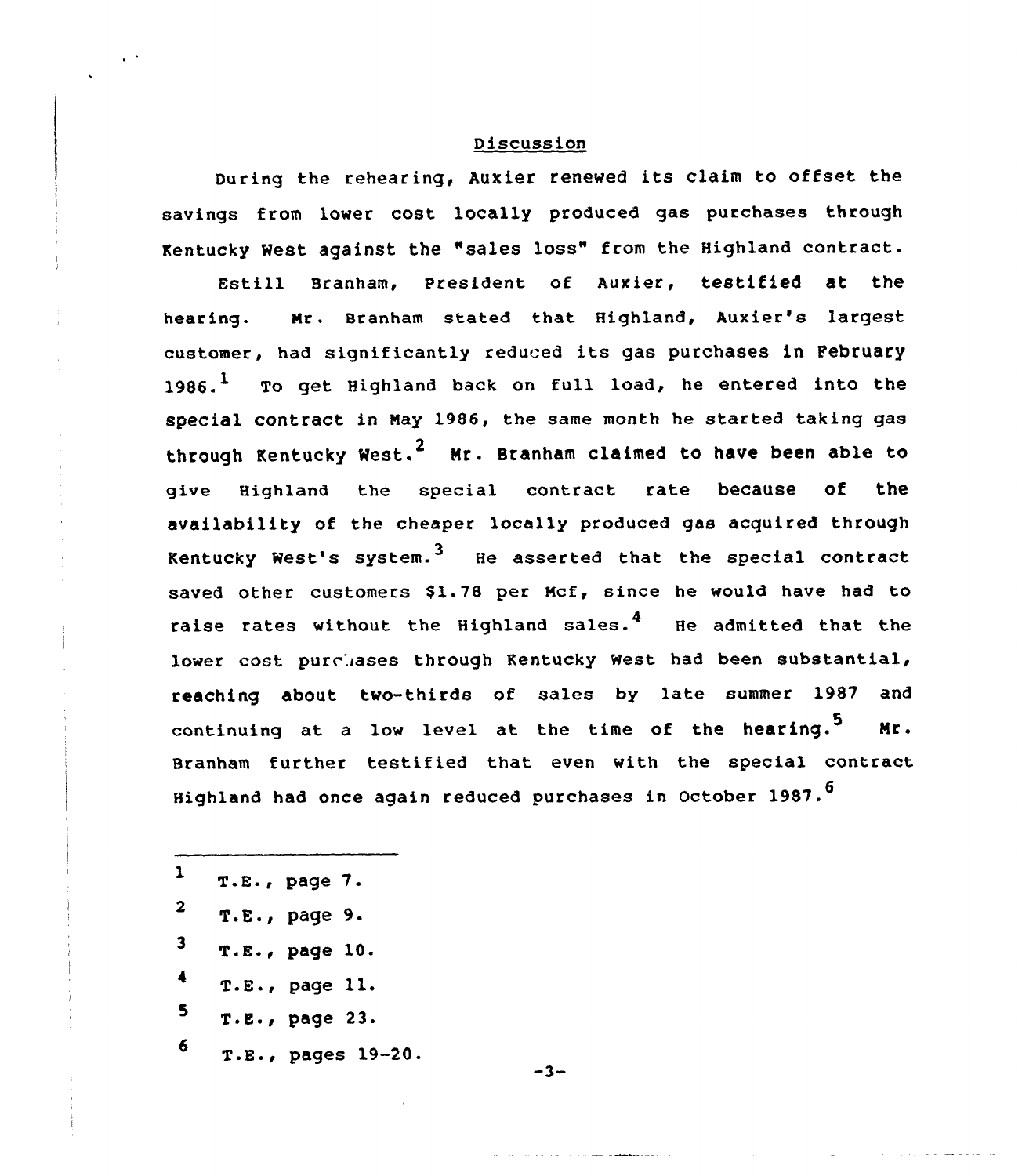On July 2, 1986, the Commission issued its Order on Rehearing in case wo. 9318, "Adjustment of the Rates of huxier Road Gas company, Inc., for an Increase in Gas Rates." In that order the commission allowed increased rates to Auxier to cover return on investment, depreciation expense and taxes associated with the Cliff transmission line, the line through vhich the lower cost gas is transported.

 $\zeta$  .

In granting the expenses associated vith the Cliff line, the Commission noted that the immediate impact of the added cost of the line vould be more than offset in savings when Auxier contracted for cheaper sources of gas.

The Commission, in that Order, explicitly stated as follows:

"The Commission expects the use of this line to result in cheaper sources of gas for Auxier Road, which will be reflected in lower rates through Auxier Road's purchased gas adjustment clause, as new contracts are signed with other suppliers. Auxier Road should advise the Commission as these negotiations progress."

It was clearly the Commission's intention that the entire body of ratepayers should benefit from the lower cost of gas and that the savings should be passed through Auxier's PGA. Auxier's contention that the reduction in sales price to Highland directly benefits the other ratepayers of the system is not persuasive and is not the issue. The special contract with Highland was set at a flat rate and is not subject to PGA changes; therefore, regardless of what savings Auxier realizes from the purchase of locally produced gas, the rates to Highland remains the same. The only rates that change with changes in the wholesale cost of gas are those of the regular customers. Should Auxier's general rates

 $-4-$ 

المتحدث المستندية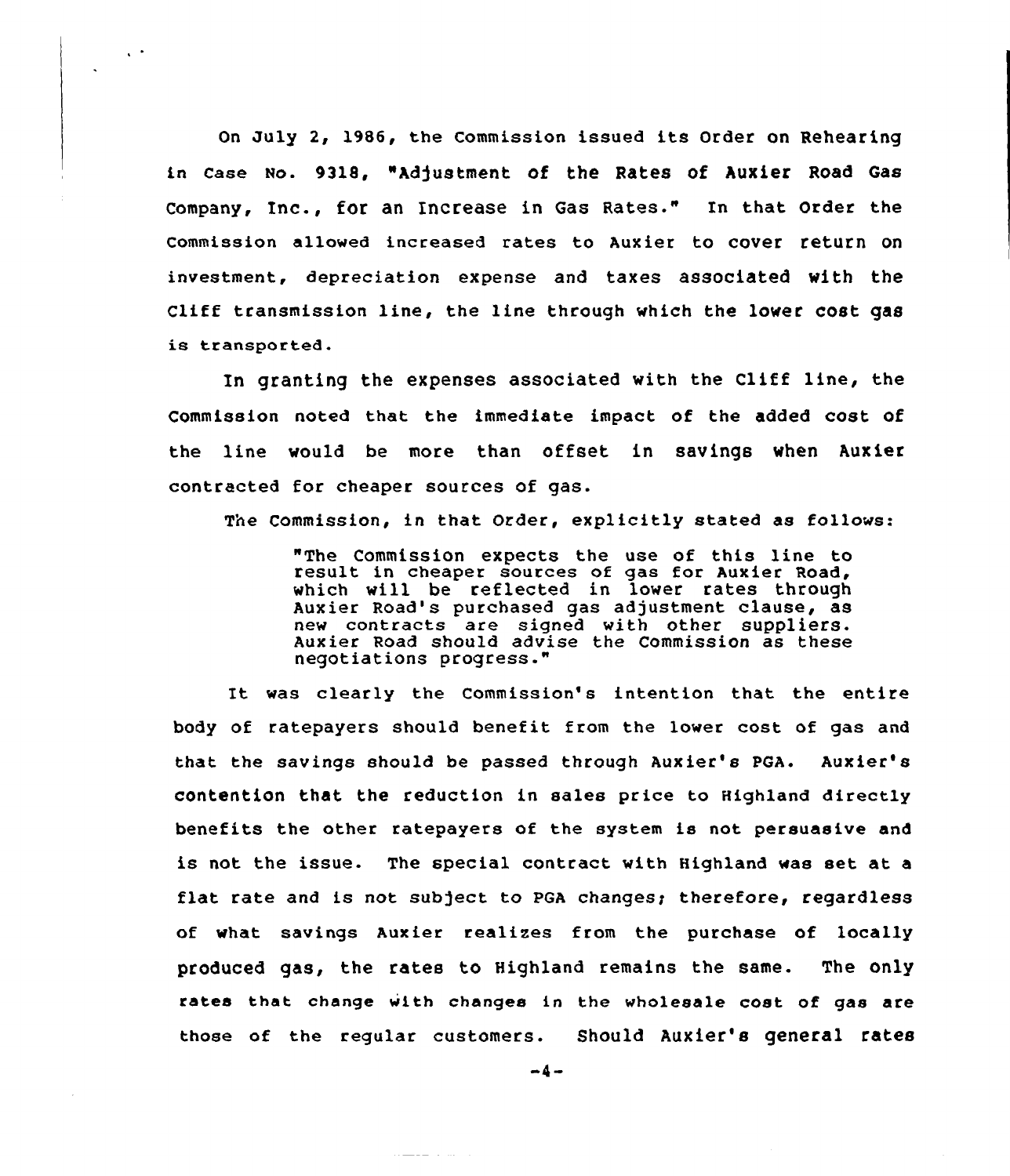need changing as <sup>a</sup> result of its special contract with Highland, then Auxier needs to file a full rate case wherein any changes can be reviewed. This ease is to determine the appropriate decrease or increase pursuant to Auxier's PGA, Clause and reduction in revenues from the special contract with Highland clearly is not within the scope of said clause.

#### Pindinqs and Orders

After reviewing the record in this ease and being advised, the Commission is of the opinion and finds that:

l. Auxier has been purchasing lower cost gas from local producers'.

Auxier's PGA Clause requires that any decrease or  $2.$ increase in its wholesale cost of gas be passed through to its customers. Auxier has not included the lower cost gas in its wholesale cost of gas through its PGA.

3. Auxier is not in compliance with its PGA Clause.

4. The PGA pass through of savings from lower cost gas is not affected by the special contract rate for gas sold to Highland and does not change the wholesale cost of gas.

5. Auxier's request to offset the savings from the purchase of lower cost gas with the reduction in revenue from Highland should be denied.

6. Auxier should include the lower cost of gas purchased from local producers in its wholesale cost of gas in its PGA filings. Auxier should file information concerning all volumes of gas purchased from local producers from the day it began purchasing said gas to the present.

 $-5-$